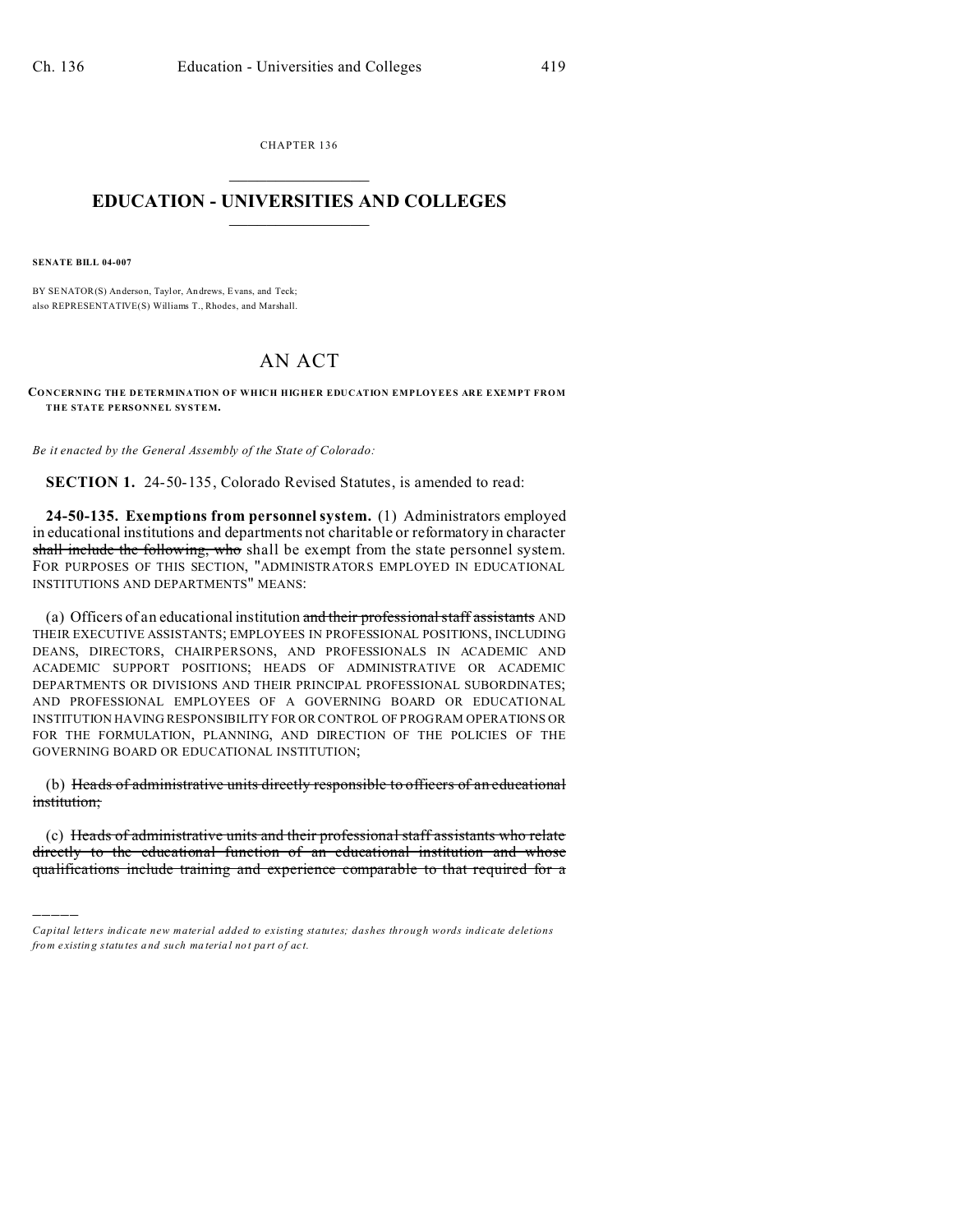faculty member;

(d) Heads of those functions of an educational institution which THAT are supported primarily by student fees and charges, including heads of residence halls, AND THEIR PROFESSIONAL STAFF;

(e) Heads of and professional staff members of departments of intercollegiate athletics;

(f) Professional officers and professional staff of the department of higher education, including the professional staff members of any governing board of an institution of higher education; and

## (g) Professional officers and professional staff of the department of education.

(h) HEADS OF AND PROFESSIONAL STAFF INVOLVED IN RESEARCH AND GRANT PROJECTS; AND, FOR THE DURATION OF THEIR INITIAL APPOINTMENT, INDIVIDUALS IN GRANT-FUNDED POSITIONS WHERE FUNDING IS LIMITED BY A KNOWN EXPIRATION DATE OF THE RESEARCH PROJECT OR GRANT.

 $(2)$  (a) The state personnel director, in consultation with the officers PRESIDENT of such EACH educational institutions or departments, INSTITUTION OR A PERSON DESIGNATED BY THE PRESIDENT shall determine which administrative positions under the definitions enumerated above, IN THAT INSTITUTION are exempt from the state personnel system UNDER SUBSECTION (1) OF THIS SECTION, subject to an appeal to the board AND SUBJECT TO POSTAUDIT REVIEW BY THE STATE PERSONNEL DIRECTOR.

(b) THE EXECUTIVE DIRECTOR OF THE COLORADO COMMISSION ON HIGHER EDUCATION SHALL DETERMINE WHICH ADMINISTRATIVE POSITIONS IN THE DEPARTMENT OF HIGHER EDUCATION OTHER THAN ADMINISTRATIVE POSITIONS IN EDUCATIONAL INSTITUTIONS ARE EXEMPT FROM THE STATE PERSONNEL SYSTEM UNDER SUBSECTION (1) OF THIS SECTION, SUBJECT TO AN APPEAL TO THE BOARD AND SUBJECT TO POSTAUDIT REVIEW BY THE STATE PERSONNEL DIRECTOR.

(c) NO LATER THAN DECEMBER 31 OF EACH YEAR, THE PRESIDENT OF EACH EDUCATIONAL INSTITUTION SHALL SUBMIT A REPORT TO THE STATE PERSONNEL DIRECTOR, IN THE FORM PRESCRIBED BY THE DIRECTOR, LISTING ALL POSITIONS AT THE EDUCATIONAL INSTITUTION THAT ARE EXEMPT FROM THE STATE PERSONNEL SYSTEM IN ACCORDANCE WITH THIS SECTION.

(d) NO LATER THAN DECEMBER 31 OF EACH YEAR, THE EXECUTIVE DIRECTOR OF THECOLORADO COMMISSION ON HIGHER EDUCATION SHALL SUBMIT A REPORT TO THE STATE PERSONNEL DIRECTOR, IN THE FORM PRESCRIBED BY THE DIRECTOR, LISTING ALL POSITIONS IN THE DEPARTMENT OF HIGHER EDUCATION, OTHER THAN POSITIONS AT EDUCATIONAL INSTITUTIONS, THAT ARE EXEMPT FROM THE STATE PERSONNEL SYSTEM IN ACCORDANCE WITH THIS SECTION.

**SECTION 2. Effective date.** This act shall take effect at 12:01 a.m. on the day following the expiration of the ninety-day period after final adjournment of the general assembly that is allowed for submitting a referendum petition pursuant to article V, section 1 (3) of the state constitution (August 4, 2004, if adjournment sine